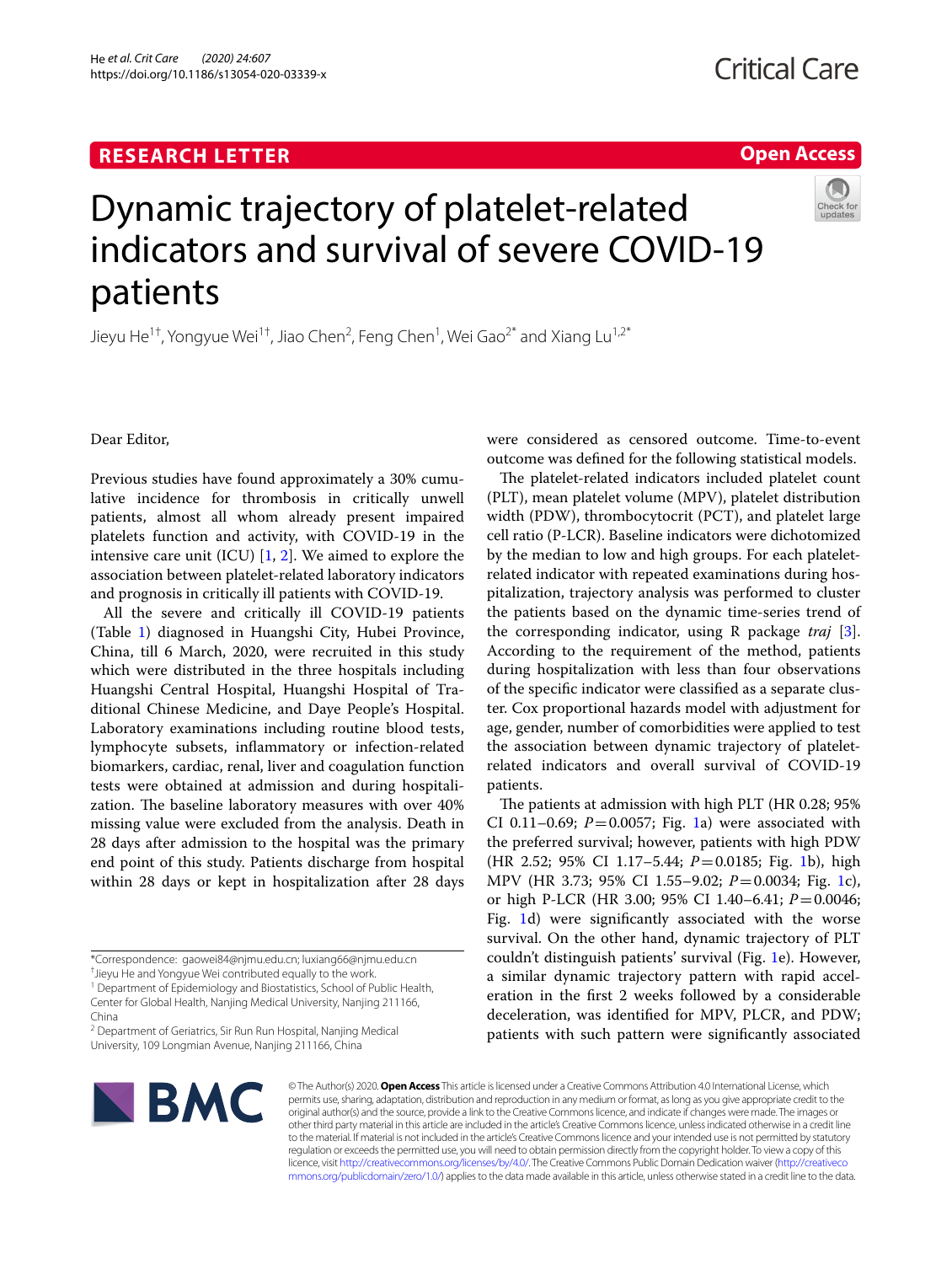| <b>Characteristics</b>           | $N_{\text{Missing}}$ (%) | Total $(n=112)$ | Survived ( $n = 81$ ) | Dead $(n=31)$ |
|----------------------------------|--------------------------|-----------------|-----------------------|---------------|
| Age [mean (SD)]                  |                          | 61.0 (14.9)     | 57.1 (13.8)           | 71.0 (13.0)   |
| Male [n (%)]                     |                          | 73 (65.2)       | 54 (66.7)             | 19(61.3)      |
| Vital signs [mean (SD)]          |                          |                 |                       |               |
| Temperature (°C)                 | 2(1.8)                   | 37.3(0.8)       | 37.3(0.8)             | 37.2(0.8)     |
| Heart rate (beats/min)           | 29 (25.9)                | 89.4 (17.7)     | 87.1 (16.7)           | 94.4 (19.0)   |
| Respiratory rate (Breaths/min)   | 5(4.5)                   | 24.8 (5.6)      | 25.1(5.9)             | 24.1 (4.9)    |
| Blood pressure (mm Hg)           |                          |                 |                       |               |
| Diastolic                        | 5(4.5)                   | 73.2 (13.7)     | 73.3 (14.7)           | 72.8 (11.0)   |
| Systolic                         | 5(4.5)                   | 124.9 (17.3)    | 124.0 (18.0)          | 127.0 (15.7)  |
| Symptoms [n (%)]                 |                          |                 |                       |               |
| Fever                            |                          | 91 (81.2)       | 67 (82.7)             | 24 (77.4)     |
| Cough                            |                          | 86 (76.8)       | 62(76.5)              | 24 (77.4)     |
| Chest tightness                  |                          | 73 (65.2)       | 56 (69.1)             | 17 (54.8)     |
| Fatigue                          |                          | 65 (58.0)       | 54 (66.7)             | 11(35.5)      |
| Shortness of breath              |                          | 34 (30.4)       | 21(25.9)              | 13 (41.9)     |
| Phlegm                           |                          | 28 (25.0)       | 20 (24.7)             | 8(25.8)       |
| Dyspnea                          |                          | 25(22.3)        | 14(17.3)              | 11(35.5)      |
| Diarrhea                         |                          | 19 (17.0)       | 15(18.5)              | 4(12.9)       |
| Headache                         |                          | 9(8.0)          | 7(8.6)                | 2(6.5)        |
| Myalgia                          |                          | 6(5.4)          | 5(6.2)                | 1(3.2)        |
| Sore throat                      |                          | 5(4.5)          | 4(4.9)                | 1(3.2)        |
| Nausea and vomiting              |                          | 5(4.5)          | 2(2.5)                | 3(9.7)        |
| Imaging abnormality <sup>a</sup> |                          | 18(16.1)        | 13(16.0)              | 5(16.1)       |
| No. of symptoms [n (%)]          |                          |                 |                       |               |
| $\mathbf 0$                      |                          | 2(1.8)          |                       | 2(6.5)        |
| $\mathbf{1}$                     |                          | 4(3.6)          | 4(4.9)                |               |
| $\overline{2}$                   |                          | 15(13.4)        | 10(12.3)              | 5(16.1)       |
| 3                                |                          | 20 (17.9)       | 15 (18.5)             | 5(16.1)       |
| 4                                |                          | 30 (26.8)       | 23 (28.4)             | 7(22.6)       |
| 5                                |                          | 23 (20.5)       | 16 (19.8)             | 7(22.6)       |
| 6                                |                          | 12 (10.7)       | 8 (9.9)               | 4(12.9)       |
| $\geq 7$                         |                          | 6(5.4)          | 5(6.2)                | 1(3.2)        |
| Comorbidities [n (%)]            |                          |                 |                       |               |
| Hypertension                     |                          | 40 (35.7)       | 26(32.1)              | 14(45.2)      |
| Respiratory failure              |                          | 27(24.1)        | 16 (19.8)             | 11(35.5)      |
| Cardiovascular disease           |                          | 17 (15.2)       | 10(12.3)              | 7(22.6)       |
| Diabetes                         |                          | 21 (18.8)       | 15 (18.5)             | 6(19.4)       |
| Acute lung injury                |                          | 14(12.5)        | 9(11.1)               | 5(16.1)       |
| COPD <sup>b</sup>                |                          | 5(4.5)          | 2(2.5)                | 3(9.7)        |
| Bacterial pneumonia              |                          | 3(2.7)          | 2(2.5)                | 1(3.2)        |
| Hepatic injury                   |                          | 3(2.7)          | 3(3.7)                |               |
| Septic shock                     |                          | 3(2.7)          | 2(2.5)                | 1(3.2)        |
| Cerebral infarction              |                          | 2(1.8)          | 1(1.2)                | 1(3.2)        |
| Acute kidney injury              |                          | 1(0.9)          | 1(1.2)                |               |
| Cerebral hemorrhage              |                          | 1(0.9)          | 1(1.2)                |               |
| Sepsis                           |                          | 1(0.9)          | 1(1.2)                |               |
| N of comorbidities [n (%)]       |                          |                 |                       |               |
| 0                                |                          | 46 (41.1)       | 36 (44.4)             | 10(32.3)      |
| -1                               |                          | 26 (23.2)       | 20 (24.7)             | 6(19.4)       |

# <span id="page-1-0"></span>**Table 1 Demographic and clinical characteristics at hospitalization of severe or critically ill COVID-19 patients**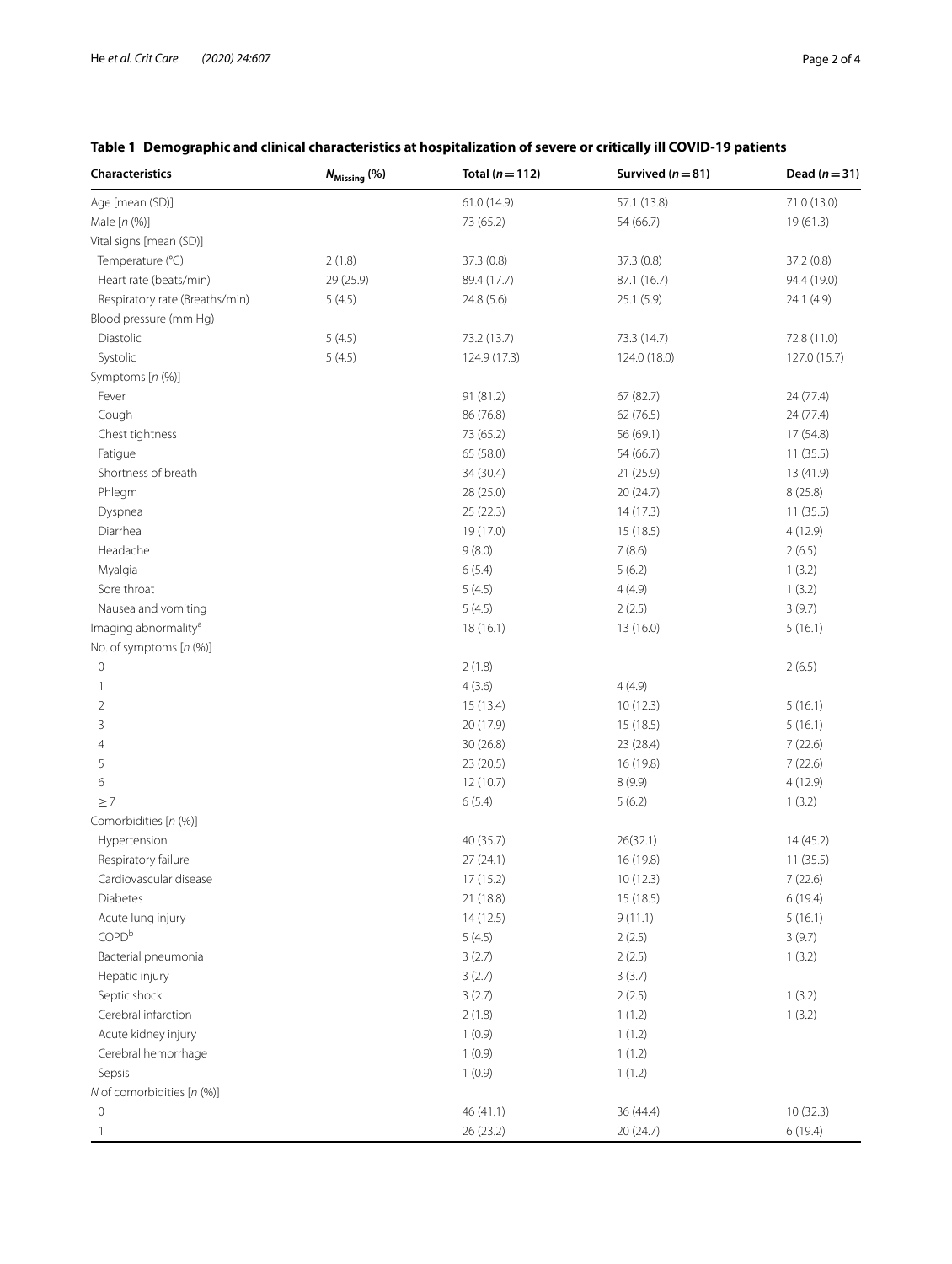## **Table 1 (continued)**

| <b>Characteristics</b>     | $N_{\text{Missing}}$ (%) | Total $(n=112)$ | Survived $(n=81)$ | Dead $(n=31)$ |
|----------------------------|--------------------------|-----------------|-------------------|---------------|
|                            |                          | 19 (17.0)       | 13 (16.0)         | 6(19.4)       |
|                            |                          | 13(11.6)        | 7(8.6)            | 6(19.4)       |
| 4                          |                          | 4(3.6)          | 2(2.5)            | 2(6.5)        |
|                            |                          | 1(0.9)          | 1(1.2)            | 0(0)          |
| $\geq 6$                   |                          | 3(2.7)          | 2(2.5)            | 1(3.2)        |
| Worst severity in hospital |                          |                 |                   |               |
| Severe                     |                          | 63              | 63                | 0             |
| Critical illness [n (%)]   |                          | 49              | 18                | 31            |

*SD* standard deviation

<sup>a</sup> Including chest radiography and computed tomography (CT)

**b** Chronic obstructive pulmonary disease



<span id="page-2-0"></span>**Fig. 1** Platelet-related indicators and their dynamic changes that associated with prognosis of severe or critically ill COVID-19 patients. **a** association between baseline platelet count (PLT) and prognosis of patients; **b** association between baseline mean platelet volume (MPV) and prognosis of patients; **c** association between baseline platelet large cell ratio (P-LCR) and prognosis of patients; **d** association between baseline platelet distribution width (PDW) and prognosis of patients; **e** trajectory of PLT; **f** trajectory of MPV; **g** trajectory of P-LCR; **h** trajectory of PDW; **i** association between trajectory of PLT and prognosis of patients; **j** association between trajectory of MPV and prognosis of patients; **k** association between trajectory of P-LCR and prognosis of patients; **l** association between trajectory of PDW and prognosis of patients. Thrombocytocrit (PCT) was not signifcant after false discovery rate control (*P*=0.0545), and the trajectory of PCT was not available because the majority of patients lacked follow-up nodes